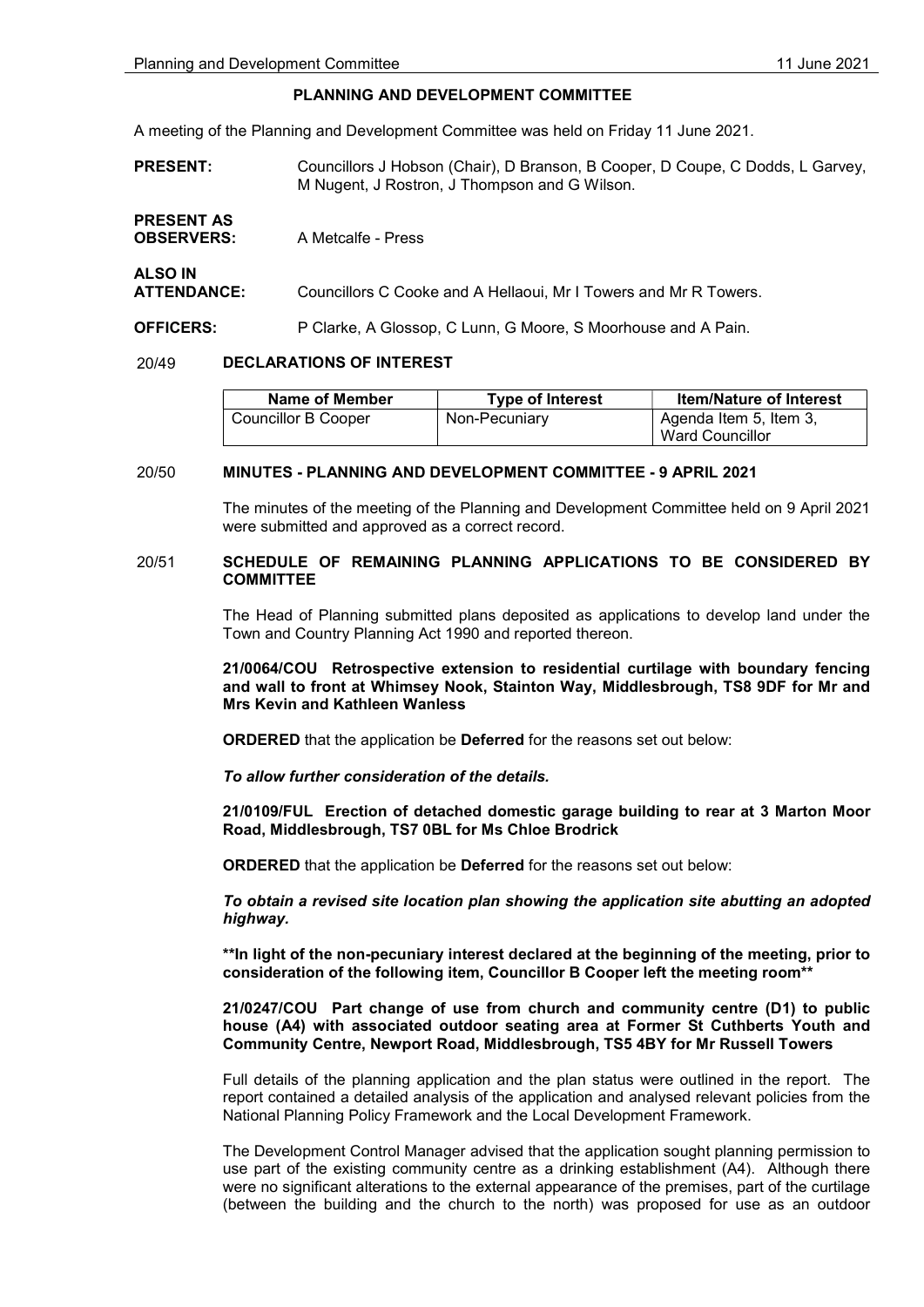#### drinking area.

The key issues to be considered as part of the application were the principle of a town centre use being situated outside any designated centre, and the potential detrimental impacts of the use and its associated operations (for example, any deliveries, refuse collections and outdoor seating area use) on the nearby residential properties.

The application under consideration was a resubmission of a previous application (20/0205/FUL). Members of the Planning Committee refused the preceding application in November 2020, as it was considered that the proposed use and its associated activities would result in undue noise and disturbance upon the nearby local residents.

Members were informed that the application had been supported by a Sequential Assessment in order to provide justification for the proposed use in this edge-of-centre location. Whilst it was the officer conclusion that the application failed the sequential approach, it was considered that the scale of the use would not be harmful to the vitality and viability of Middlesbrough Town Centre or any other recognised local centre.

To address the concerns of Members, the application had also been supported by a Noise Assessment, which considered the potential noise and disturbance from the use. The assessment estimated the expected levels of noise from the premises and concluded that there was very little likelihood of any adverse noise impacts from the proposed development.

Following consultation, two objections had been received from residents (out of 100 original neighbour consultations). In summary, with its location in close proximity to residential properties, the objections were based on the likely noise and associated disturbance from the use on local amenity. The application had also received 66 letters of support, although many of those were from beyond the immediate community. Officers had worked closely with the applicant in order to seek a potential solution, which had resulted in conditions restricting hours of opening and refuse collection, as well as the undertaking of a noise risk assessment to mitigate for any increased noise levels within the outdoor seating area.

The Development Control Manager advised that the recommendation was to approve the application with conditions.

Members queried the location of the car park, its entrance, and the number of spaces available. In response, the Committee was shown the location from an aerial view and was advised that four parking spaces were available. In response to a subsequent enquiry, the location of the beer garden was pointed out to the Committee.

The Applicant was elected to address the Committee in support of the application; a handout summarising the development was provided to Members. In summary, the following points were raised:

- The Applicant had purchased the derelict site three years previously, which at the time was in a state of disuse and disrepair;
- Following discussion with local stakeholders, it was felt that Newport was missing a local public house;
- The development would serve as a micropub and coffee stop, serving high quality products for the local community and real ale enthusiasts;
- HD CCTV had been reinstated on site;
- Ownership of the building had resulted in thorough care being undertaken of the site;
- In addition to the micropub, it was intended that full renovation and reopening of the community hall would be achieved, which already had appropriate planning permissions in place;
- Reference was made to the Noise Assessment and support of the application in respect of that; and
- The development would help bring the local community together.

In response to an enquiry from a Member the applicant explained that fencing would be installed to divide parts of the site, which was shown via an aerial view in the handout.

Brief consideration was given to the products that would be made available on site and the independent nature of the business.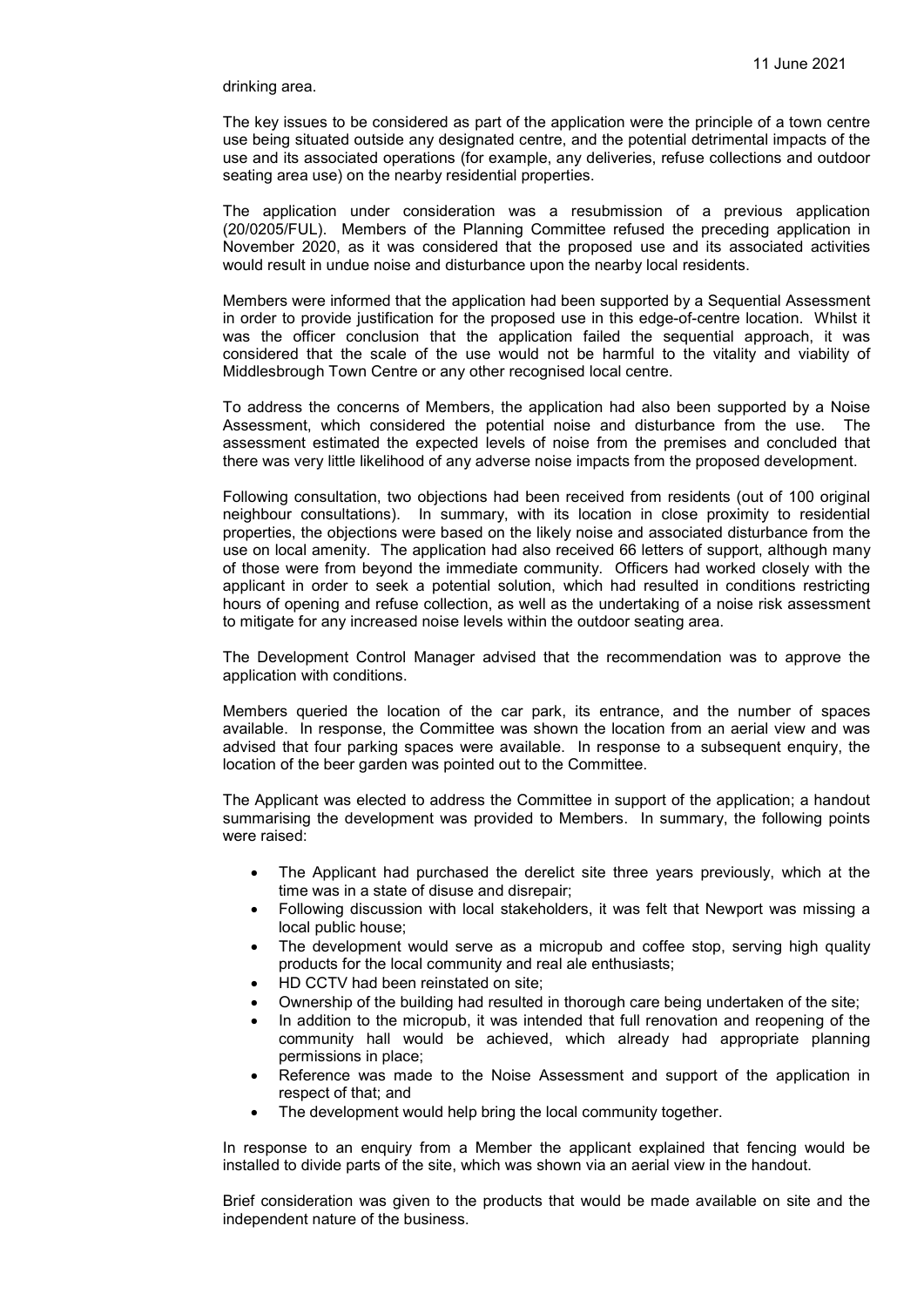Two Ward Councillors were elected to address the Committee.

In summary, the Ward Councillors:

- Thanked those involved in the development of the proposal;
- Commented that the application would make a great contribution to the local community and hopefully provide some subsequent employment;
- Advised that charitable groups may wish to hold events on the site;
- Commented that the development would provide a huge asset to Middlesbrough and particularly the Newport Ward;
- Indicated that the chapel and wider site had been refurbished well, with aspects of the original building highlighted;
- Reiterated that the Noise Assessment indicated that noise would be at an appropriate level;
- Commented that many local residents had supported approval of the application; and
- Made reference to the area currently being marked as unsustainable due to a lack of community facilities.

ORDERED that the application be Approved on Condition for the reasons set out in the report.

\*\*Following consideration of the item, Councillor B Cooper re-entered the meeting room\*\*

## 20/52 APPLICATIONS APPROVED BY THE HEAD OF PLANNING

 The Head of Planning submitted details of planning applications which had been approved to date in accordance with the delegated authority granted to him at Minute 187 (29 September 1992).

#### NOTED

### 20/53 PLANNING APPEALS

### Appeal Ref: APP/W0734/W/20/3259145 Land to the South of 1 Marwood Wynd, Marwood Wynd, Stainton, Middlesbrough, TS8 9AD – Appeal Dismissed

The development proposed was described as construction of a detached dwelling with a detached double garage.

The main issue in the determination of the appeal was the effect of the proposal on the character and appearance of the local area bearing in mind the special attention that should be paid to the desirability of preserving the settings of the nearby Grade II\* listed building, St Peter and St Pauls Church [List Entry: 1137540], and the Grade II Listed Building, Stainton House [List Entry: 1137500], as well as the extent to which it would preserve or enhance the character or appearance of the Stainton and Thornton Conservation Area.

### Appeal Ref: APP/W0734/W/20/3265716 4, The Crescent, Linthorpe, Middlesbrough, TS5 6SE – Appeal Dismissed

The development proposed was described as a proposed dwelling.

The main issues in the determination of the appeal were the effect of the proposal on:

- Designated heritage assets, with particular regard to the character and appearance of the Linthorpe Conservation Area and the setting of Grade II listed The Avenue Methodist Church; and
- The living conditions of occupiers of neighbouring dwellings, with particular regard to levels of outlook and privacy.